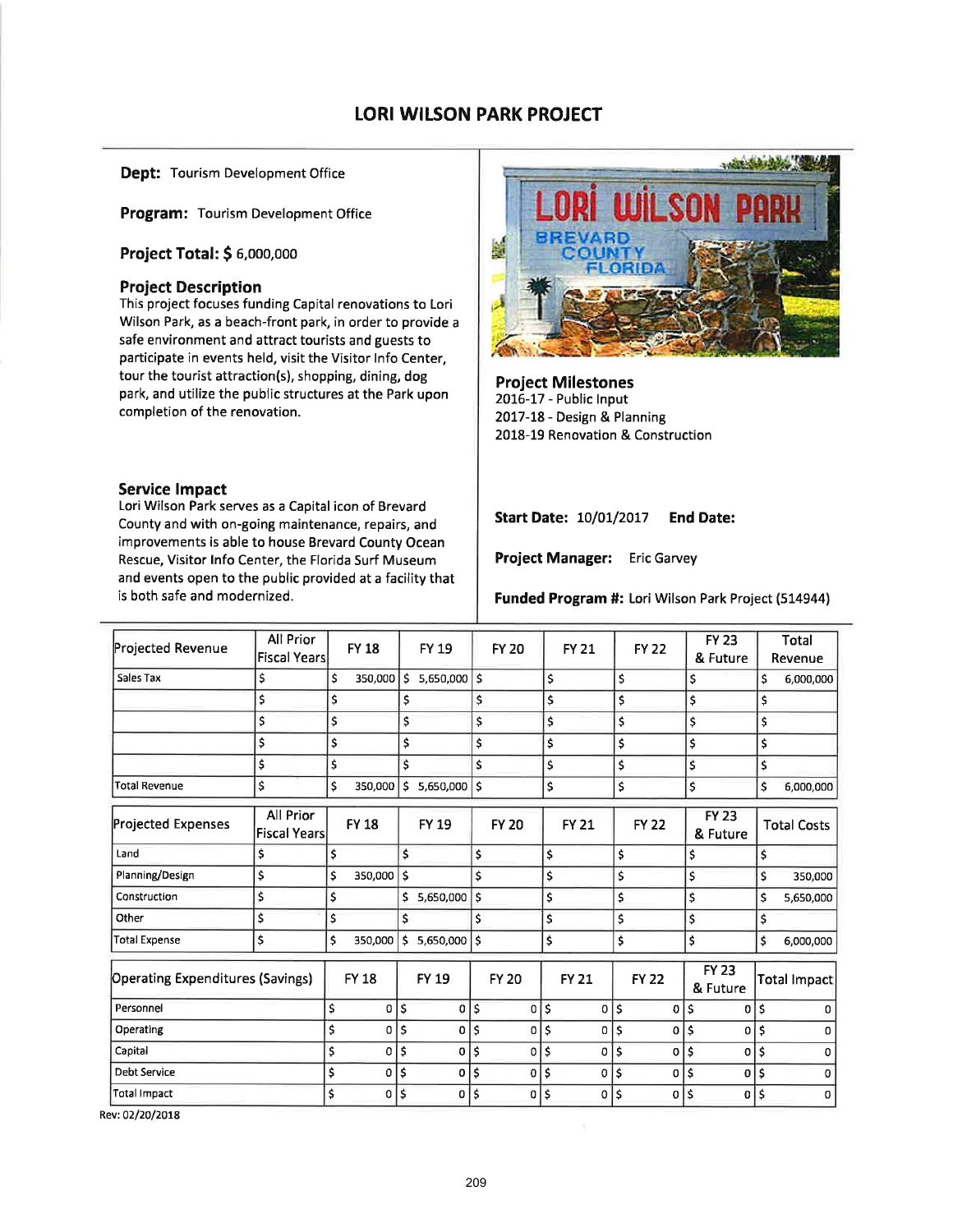# TOURISM COMMUNITY DEVELOPMENT PLAN CAPITAL PROJECTS

Dept: Tourism Development Office

Program: Tourism Development Office

## Project Total: \$ 3,418,379

## Project Description

The Tourism Community Development Plan Capital Projects program was approved by the Board and includes approved capital projects to be determined by a process recommended by the Tourist Development Council's Capital Facilities Committee and the Tourist Development Council. These capital projects are verified by the County Attorney's Office to be viable projects to receive support with Tourist Development Tax dollars per State Statute and local ordinance.

#### Service lmpact

The capital projects approved and supported through the Tourism Community Development Plan will serve as as Capital icons of Brevard County open to both visitors and the community at world-class attractions and facilities that are both safe and modernized.



#### Project Milestones

FY2017.18 - Kick-off of program, development of approval process, and first five capital projects approved and in process FY2018.19 - Second round of capital projects for approval

Start Date: 10/10/2018 End Date:

Project Manager: Eric Garvey

#### Funded Program #:

| All Prior | <b>FY 18</b>                            |                                            | <b>FY 19</b>        |              | <b>FY 20</b>                                                        |          | <b>FY 21</b> |                                                                | <b>FY 22</b> |                    | <b>FY 23</b> |                                                                                                    | Total<br>Revenue   |
|-----------|-----------------------------------------|--------------------------------------------|---------------------|--------------|---------------------------------------------------------------------|----------|--------------|----------------------------------------------------------------|--------------|--------------------|--------------|----------------------------------------------------------------------------------------------------|--------------------|
| \$        | \$                                      | \$                                         |                     |              |                                                                     |          |              | \$                                                             |              |                    |              | \$                                                                                                 | 3,418,379          |
| \$        | \$                                      | \$                                         |                     | \$           |                                                                     |          |              | \$                                                             |              |                    |              | \$                                                                                                 |                    |
| \$        | \$                                      | \$                                         |                     | \$           |                                                                     |          |              | \$                                                             |              |                    |              | \$                                                                                                 |                    |
| \$        | \$                                      | \$                                         |                     | \$           |                                                                     |          |              | \$                                                             |              |                    |              | \$                                                                                                 |                    |
| \$        | \$                                      | \$                                         |                     | \$           |                                                                     |          |              | \$                                                             |              |                    |              | \$                                                                                                 |                    |
| \$        | \$                                      |                                            |                     | \$           |                                                                     |          |              | \$                                                             |              |                    |              | \$                                                                                                 | 3,418,379          |
| All Prior | <b>FY 18</b>                            |                                            | FY 19               |              | <b>FY 20</b>                                                        |          | <b>FY 21</b> |                                                                | <b>FY 22</b> |                    | <b>FY 23</b> |                                                                                                    | <b>Total Costs</b> |
| \$        | \$                                      | \$                                         |                     | \$           |                                                                     |          |              | \$                                                             |              |                    |              | \$                                                                                                 |                    |
| \$        | \$                                      | \$                                         |                     | \$           |                                                                     |          |              | \$                                                             |              |                    |              | \$                                                                                                 |                    |
| \$        | \$                                      | Ś                                          |                     | \$           |                                                                     |          |              | \$                                                             |              |                    |              | \$                                                                                                 |                    |
| \$        | \$                                      |                                            |                     |              |                                                                     |          |              | \$                                                             |              |                    |              | \$                                                                                                 | 3,418,379          |
| \$        | \$                                      |                                            |                     |              |                                                                     |          |              | \$                                                             |              |                    |              | \$                                                                                                 | 3,418,379          |
|           | <b>FY 18</b>                            |                                            |                     |              | <b>FY 20</b>                                                        |          | <b>FY 21</b> |                                                                | <b>FY 22</b> |                    | <b>FY 23</b> |                                                                                                    | Total Impact       |
|           | \$                                      | \$                                         | 0                   | \$           | $\mathbf 0$                                                         | ¦\$      | 0            | \$                                                             | 0            | \$                 | 0            | \$                                                                                                 |                    |
|           | \$<br>0                                 | \$                                         | 0                   | \$           | 0                                                                   | \$       | 0            | \$                                                             | 0            | $\mathsf{\hat{S}}$ | 0            | \$                                                                                                 |                    |
|           | \$                                      | \$                                         | 0                   | \$           | 0                                                                   | \$       |              |                                                                | 0            | \$                 | 0            | $\mathsf{\hat{S}}$                                                                                 | $\Omega$           |
|           | \$<br>0                                 | \$                                         | 0                   | \$           | 0                                                                   | \$       | $\mathbf 0$  | \$                                                             | 0            | \$                 | 0            | \$                                                                                                 | <sup>0</sup>       |
|           | \$<br>0                                 | \$                                         | 0                   | \$           | 0                                                                   | <b>S</b> | 0            | \$                                                             | 0            | $\mathsf{S}$       | $\mathbf{0}$ | \$                                                                                                 | $\Omega$           |
|           | <b>Operating Expenditures (Savings)</b> | <b>Fiscal Years</b><br><b>Fiscal Years</b> | 0<br>$\overline{0}$ | <b>FY 19</b> | $3,418,379$ \$<br>\$3,418,379<br>$$3,418,379$ \$<br>$$3,418,379$ \$ |          |              | \$<br>\$<br>\$<br>\$<br>\$<br>\$<br>\$<br>\$<br>\$<br>\$<br>\$ | $0$ \$       |                    |              | & Future<br>\$<br>\$<br>\$<br>\$<br>\$<br>\$<br>& Future<br>\$<br>\$<br>\$<br>\$<br>\$<br>& Future |                    |

Rev: 02/20/2018